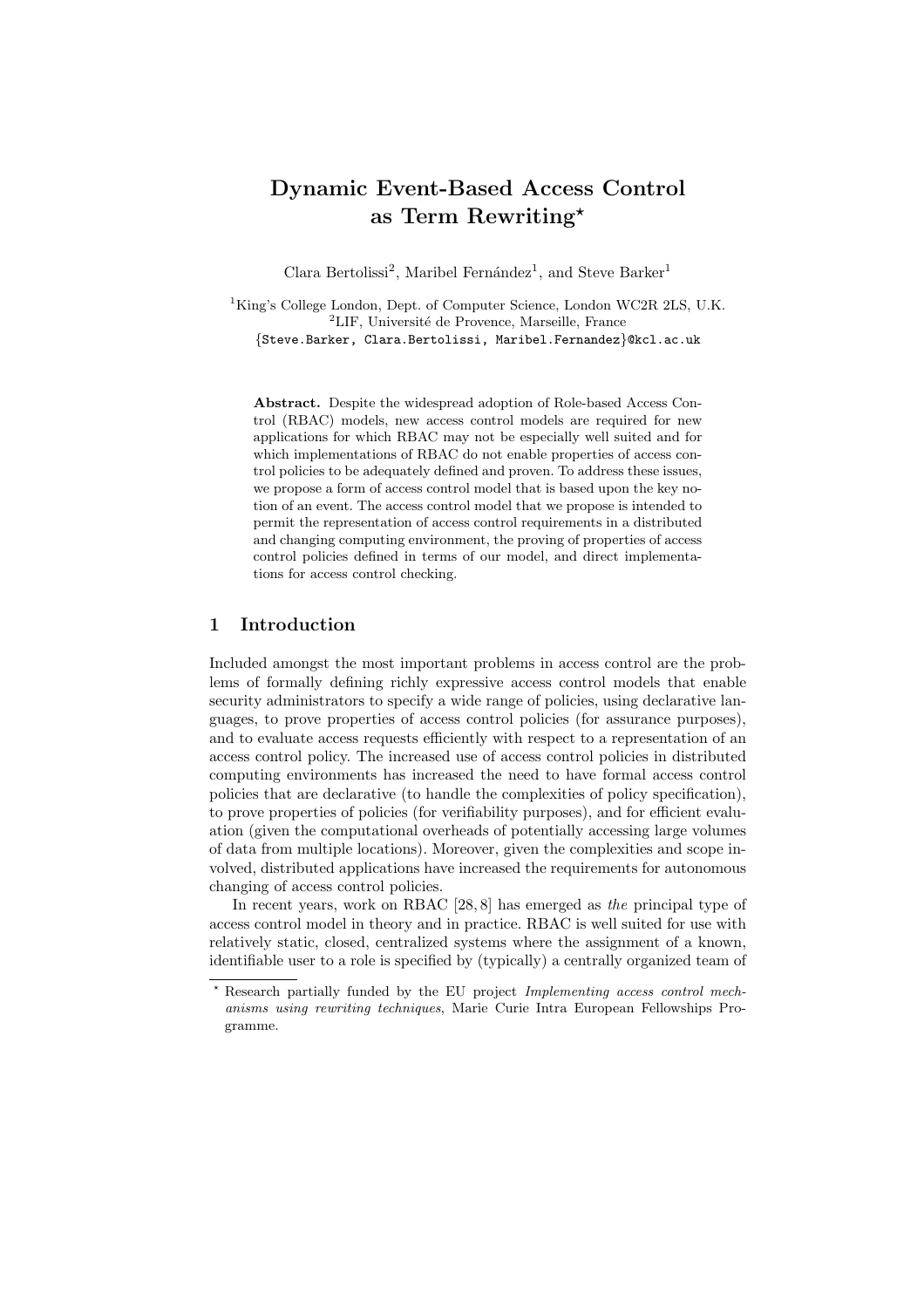human security administrators that has complete information about user qualifications and responsibilities, and hence user assignments to well-defined job functions and thus roles. Administrators are also (typically) assumed to have complete information about the permissions to be assigned to roles. The administrators of an RBAC policy for a centralized system will revise a policy formulation to take into account any changes to role and permission assignments (as required to meet organizational demands). These changes do not usually need to be performed in real-time; in general, RBAC policy specifications for centralized systems are relatively static (i.e., user-role, permission-role, and role-role relationships often persist for long periods of time). The features of RBAC have been selected to map onto organizational structures, and RBAC policies, in the centralized case, are mandatory in the sense that a user's access privileges on information sources is determined by the job function the user performs within the organization.

The features of RBAC that make it suitable for use in the centralized case are not necessarily so relevant in certain distributed computing contexts. In certain distributed environments, entities that request access to resources may not be known to enterprises with resources to protect (i.e., users may be stranger agents), open access policies are natural to adopt [8], as well as closed policies, decisions on access are more likely to need to be delegated to third-parties (e.g., in the case where the information about the identity or attributes of requesters may be required), the qualifications and responsibilities of requesters do not necessarily have any significance, in terms of access control, and the notion of a job function may not apply (as requesters for access to an enterprise's resources may have no connection with the enterprise). Although the features of RBAC naturally map to organizational structures, for many distributed applications the concept of an organizational structure may be irrelevant. The size, complexity and dynamic nature of some distributed systems present particular challenges that demand that changes to access policies be made frequently (e.g., in response to sales patterns and volumes) and by autonomous means (rather than by human security administrators manually modifying policy specifications). In the decentralized case, modifications to access policies for protecting an organization's assets may need to be made in response to events in external environments over which a policy administrator has no control, and about which administrators may not have complete information. Moreover, the high complexity of access control policies in the decentralized case demands not only that rich forms of language be used to represent these requirements but also that effective proof methods be employed to guarantee satisfaction of properties of policies.

To address the requirements for formal access policy representation for dynamic, distributed information systems, we propose an event-based distributed access control model, we demonstrate how and why access control policies, defined in terms of our model, should be considered as term rewrite systems [16, 23, 4], and we introduce distributed term rewriting systems. The model that we propose, and its representation using term rewriting, contributes to the literature on formal access control models by demonstrating how access control models may be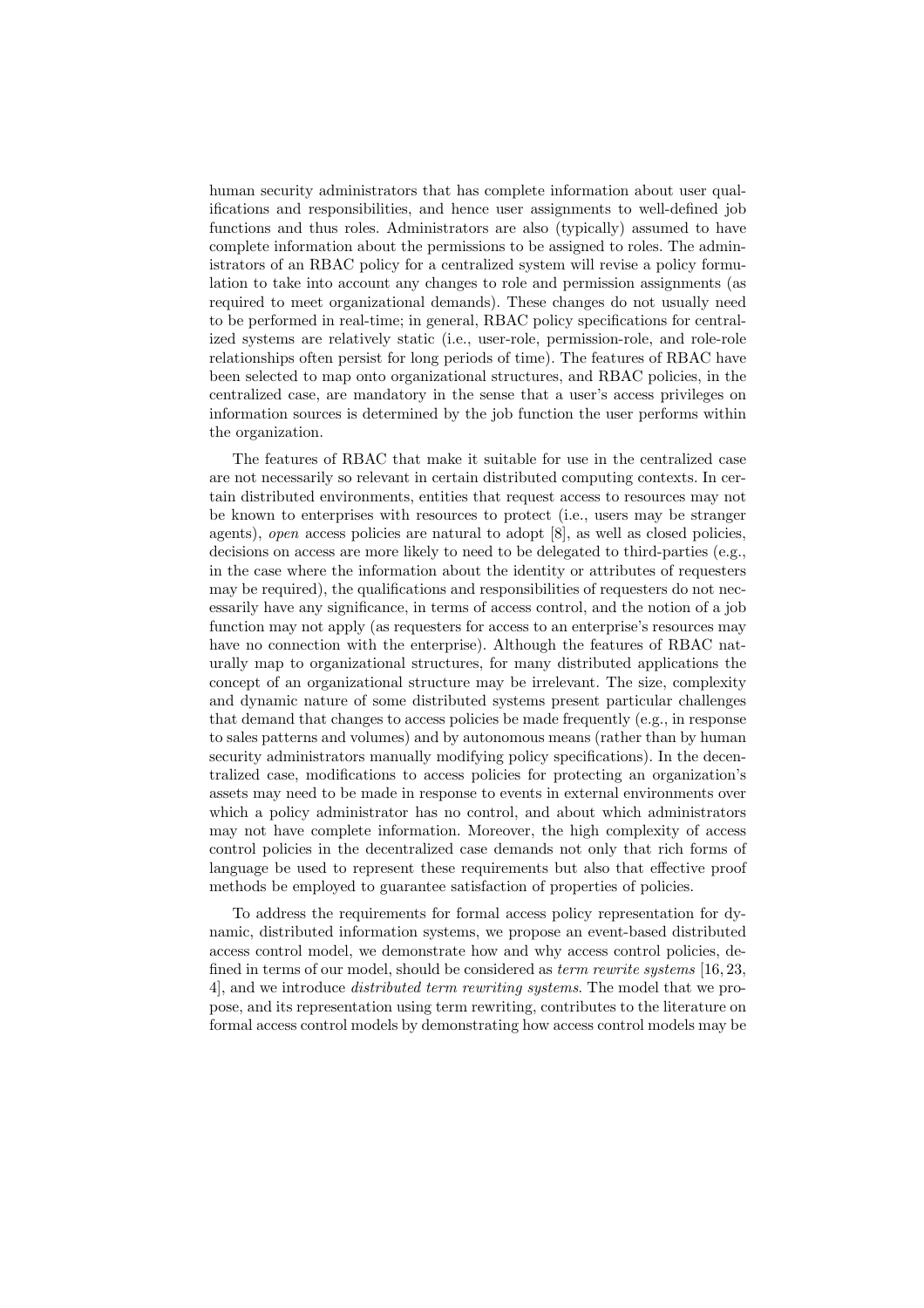defined that enable the autonomous changing of access control policies, the proving of properties of policies, and the efficient evaluation of access requests when the sources of access control and user requested information may be widely dispersed. We call the access control model that we introduce the Dynamic Event-Based Access Control ( DEBAC) model. The DEBAC model addresses a number of limitations of RBAC when the latter is applied in distributed computational contexts: that in certain distributed environments, entities that request access to resources may not be known (so it is not possible to authorize access on the basis of a job function/role); that user authorizations may change dynamically on the basis of the occurrence of a wider range of events than the role and permission assignments used in RBAC; and that the information that is used to decide on granting/denying a user's request may be distributed across several sites (rather than being centrally located). We also demonstrate that the expressiveness of the  $DEBAC$  model and the representation of  $DEBAC$  policies, as term rewrite systems, permit a range of properties to be proven of  $DEBAC$  policies; these proofs guarantee that security goals are satisfied by a policy specification and by the operational methods used to evaluate access requests. Approaches that provide for provably correct security have always been and remain of high interest in the security community.

Represented as term rewrite systems, DEBAC policies are specified as a set of rules and access requests are specified as terms. Access request evaluation is effected by "reducing" terms to a normal form (see below). Term rewriting techniques have been successfully applied, and have had deep influence, in the development of computational models, programming and specification languages, theorem provers, and proof assistants. More recently, rewriting techniques have also been fruitfully exploited in the context of security protocols (see, for instance, [9]), and security policies for controlling information leakage (see, for example,  $[18]$ . As we will see, representing *DEBAC* policies as term rewriting systems enables complex and changing access control requirements to be succinctly specified in a declarative language that is formally well defined. The formal foundations on which our approach is based make it possible to apply the extensive theory of rewriting to access control; in particular, standard rewriting techniques can be used to show that access control policies satisfy essential properties (such as consistency and completeness) and can be used to study combinations of policy specifications. Another important reason to use rewrite-based languages to specify access control policies is that tools, such as ELAN [14, 22] and MAUDE [15], can be used to test, compare and experiment with access request evaluation strategies, to automate equational reasoning, and for the rapid prototyping of access control policies.

The rest of this paper is organized as follows. In Section 2, we give some details on term rewriting to help to make the paper self-contained. In Section 3, we describe the DEBAC model and we introduce distributed rewrite systems as a tool to define  $DEBAC$  policies. In Section 4 we show how  $DEBAC$  policies can be specified via rewrite rules and we use this specification for proving essential properties of these policies. Some extensions of DEBAC policies are investigated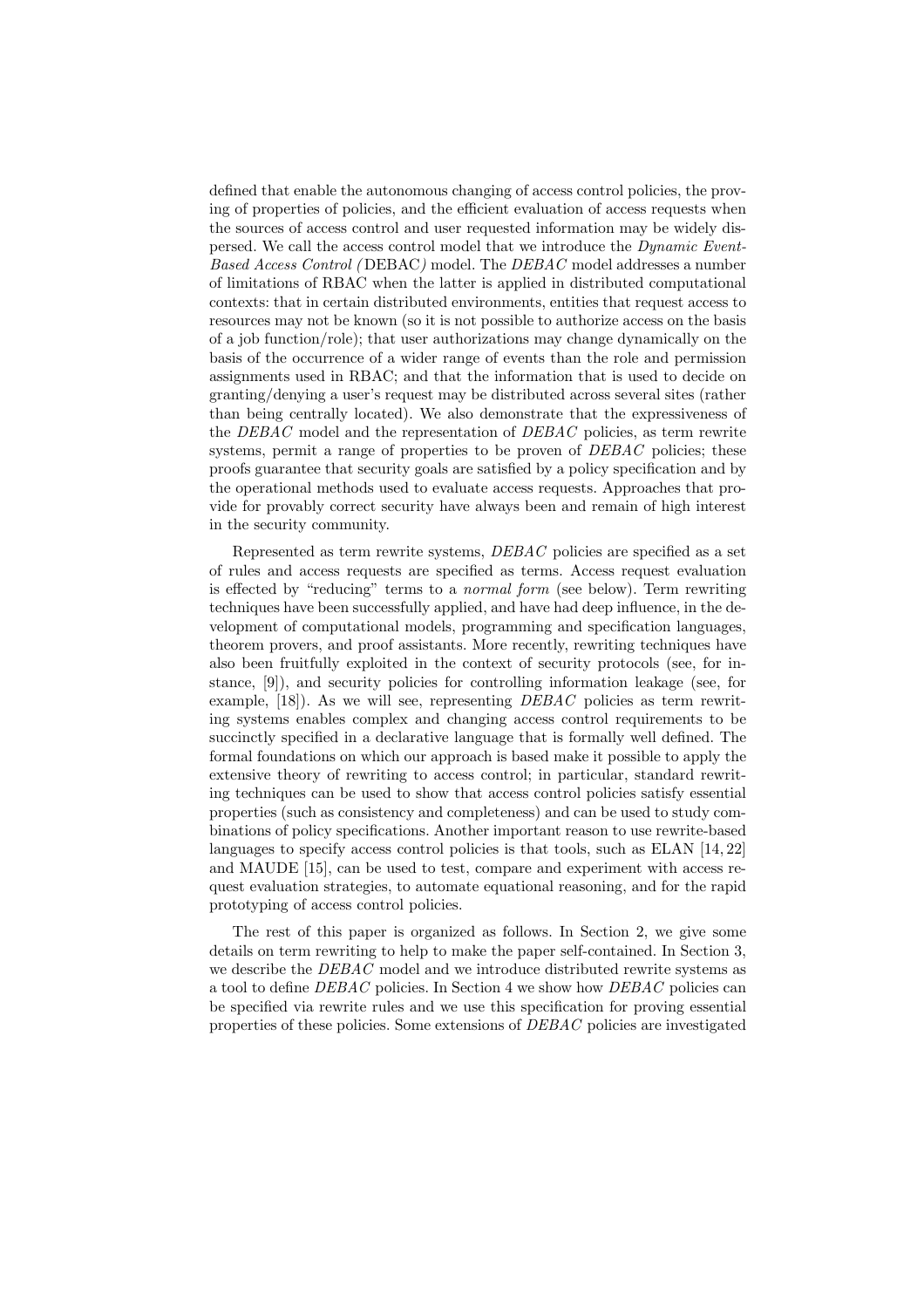in Section 5. We discuss related work in Section 6. Finally, we draw conclusions and make suggestions for further work in Section 7.

# 2 Preliminaries

In this section we recall some basic notions and notations for term rewriting. We refer the reader to [4] for additional information.

Term rewriting systems can be seen as programming or specification languages, or as formulae manipulating systems. They have been used in various applications (e.g., operational semantics, program optimization, automated theorem proving, and recently, computer security). We recall briefly the definition of first-order terms and term rewriting systems.

A signature  $\mathcal F$  is a finite set of function symbols together with their (fixed) arity. X denotes a denumerable set of variables  $X_1, X_2, \ldots$ , and  $T(\mathcal{F}, \mathcal{X})$  denotes the set of *terms* built up from  $\mathcal F$  and  $\mathcal X$ .

Terms are identified with finite labeled trees. The symbol at the root of t is denoted by  $root(t)$ . Positions are strings of positive integers. The subterm of t at position p is denoted by  $t|_p$  and the result of replacing  $t|_p$  with u at position p in t is denoted by  $t|u|_p$ .

 $V(t)$  denotes the set of variables occurring in t. A term is linear if variables in  $V(t)$  occur at most once in t. A term is ground if  $V(t) = \emptyset$ . Substitutions are written as in  $\{X_1 \mapsto t_1, \ldots, X_n \mapsto t_n\}$  where  $t_i$  is assumed to be different from the variable  $X_i$ . We use Greek letters for substitutions and postfix notation for their application. We say that two terms unify if there is some substitution that makes them equal. Such a substitution is called a *unifier*. The most general unifier (mgu) is the unifier that will yield instances in the most general form.

**Definition 1.** Given a signature F, a term rewriting system on F is a set of rewrite rules  $R = \{l_i \to r_i\}_{i \in I}$ , where  $l_i, r_i \in T(\mathcal{F}, \mathcal{X})$ ,  $l_i \notin \mathcal{X}$ , and  $\mathcal{V}(r_i) \subseteq \mathcal{V}(l_i)$ . A term t rewrites to a term u at position p with the rule  $l \rightarrow r$  and the substitution  $\sigma$ , written  $t \rightarrow_p^{l \rightarrow r} u$ , or simply  $t \rightarrow_R u$ , if  $t|_p = l\sigma$  and  $u = t[r\sigma]_p$ . Such a term t is called reducible. Irreducible terms are said to be in normal form.

We denote by  $\rightarrow_R^+$  (resp.  $\rightarrow_R^*$ ) the transitive (resp. transitive and reflexive) closure of the rewrite relation  $\rightarrow_R$ . The subindex R will be omitted when it is clear from the context.

Example 1. Consider a signature for lists of natural numbers, with function symbols:

- $z$  (with arity 0) and  $s$  (with arity 1, denoting the successor function) to build numbers;
- $-$  nil (with arity 0, to denote an empty list), cons (with arity 2, to construct non-empty lists), head and tl (with arity 1, to obtain the head and tail of a list, resp.), and length (also with arity 1, to compute the length of a list).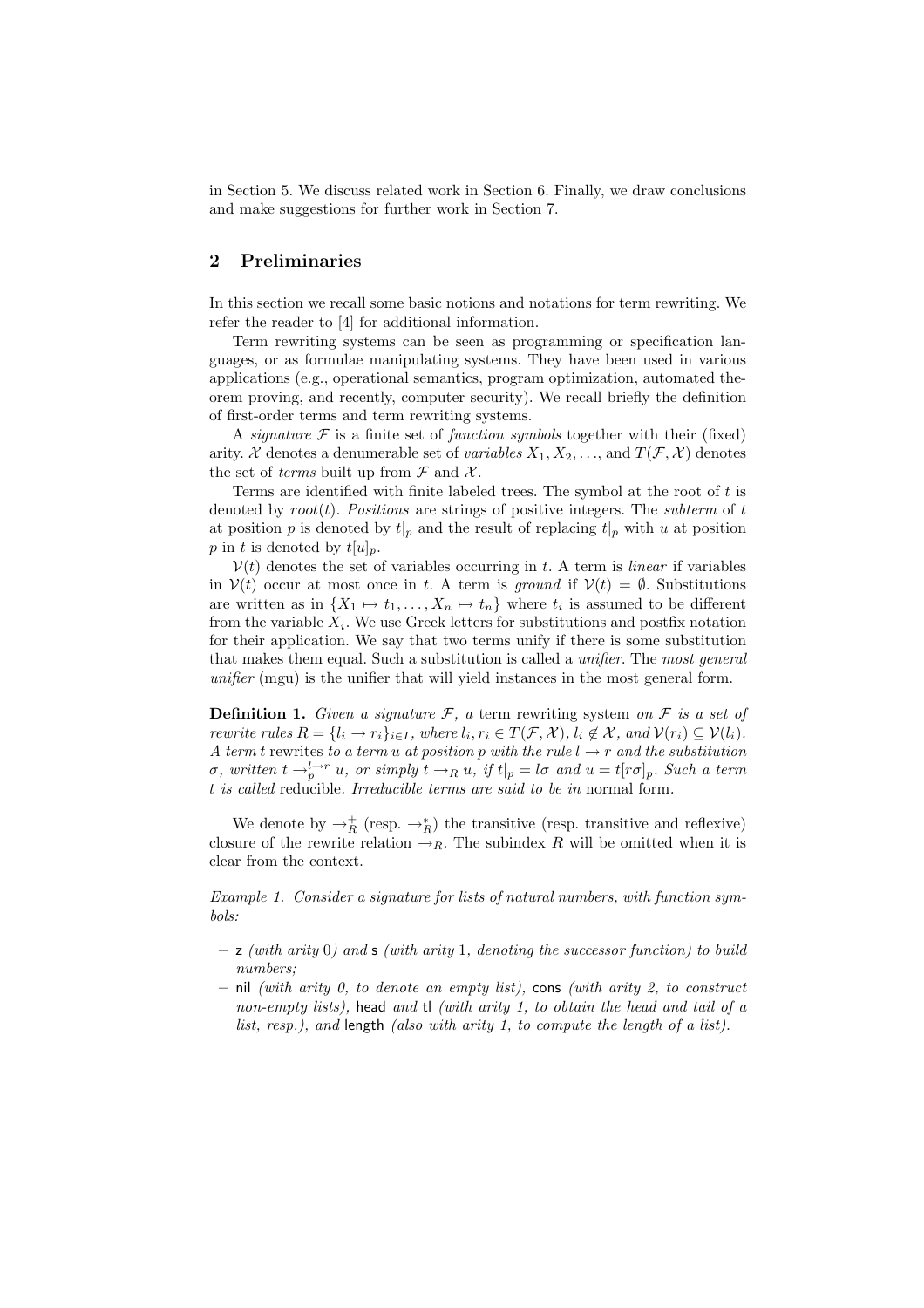The list containing the numbers 0 and 1 is written:  $\cos(z, \cos(s(z), \text{nil}))$ , or simply  $[z, s(z)]$  for short. We can specify the functions head, tl and length with rewrite rules as follows:

$$
\begin{array}{c} \mathsf{head}(\mathsf{cons}(X,L)) \to X \\ \mathsf{tl}(\mathsf{cons}(X,L)) \to L \\ \mathsf{length}(\mathsf{nil}) \to \mathsf{z} \\ \mathsf{length}(\mathsf{cons}(X,L)) \to \mathsf{s}(\mathsf{length}(L)) \end{array}
$$

Then we have a reduction sequence:

 $length(cons(z, cons(s(z), nil))) \rightarrow s(length(cons(s(z), nil)) \rightarrow$  $s(s(length(nil))) \rightarrow s(s(z))$ 

Let  $l \to r$  and  $s \to t$  be two rewrite rules (we assume that the variables of  $s \to t$  were renamed so that there is no common variable with  $l \to r$ , p the position of a non-variable subterm of s, and  $\mu$  a most general unifier of  $s|_p$  and l. Then  $(t\mu, s\mu[r\mu]_p)$  is a *critical pair* formed from those rules. Note that  $s \to t$ may be a renamed version of  $l \to r$ . In this case a superposition at the root position is not considered a critical pair.

A term rewriting system  $R$  is:

- confluent if for all terms t, u, v: t → \* u and t → \* v implies  $u \rightarrow^* s$  and  $v \rightarrow^* s$ , for some s;
- terminating (or strongly normalizing) if all reduction sequences are finite;
- $-$  *left-linear* if all left-hand sides of rules in R are linear;
- non-overlapping if there are no critical pairs;
- *orthogonal* if  $R$  is left-linear and non-overlapping;
- non-duplicating if for all  $l \to r \in R$  and  $X \in V(l)$ , the number of occurrences of X in  $r$  is less than or equal to the number of occurrences of X in l.

For example, the rewrite system in Example 1 is confluent, terminating, leftlinear and non-overlapping (therefore orthogonal), and non-duplicating.

A hierarchical union of rewrite systems consists of a set of rules defining some basic functions (this is called the *basis* of the hierarchy) and a series of enrichments. Each enrichment defines a new function or functions, using the ones previously defined. Constructors may be shared between the basis and the enrichments.

We recall a modularity result for termination of hierarchical unions from [19] (Theorem 14), which will be useful later:

If in a hierarchical union the basis is non-duplicating and terminating, and each enrichment satisfies a general scheme of recursion, where each recursive call in the right-hand side of a rule uses subterms of the lefthand side, then the hierarchical union is terminating.

#### 3 The *DEBAC* model

In this section, we describe the principal components of the DEBAC model and introduce distributed term rewriting systems.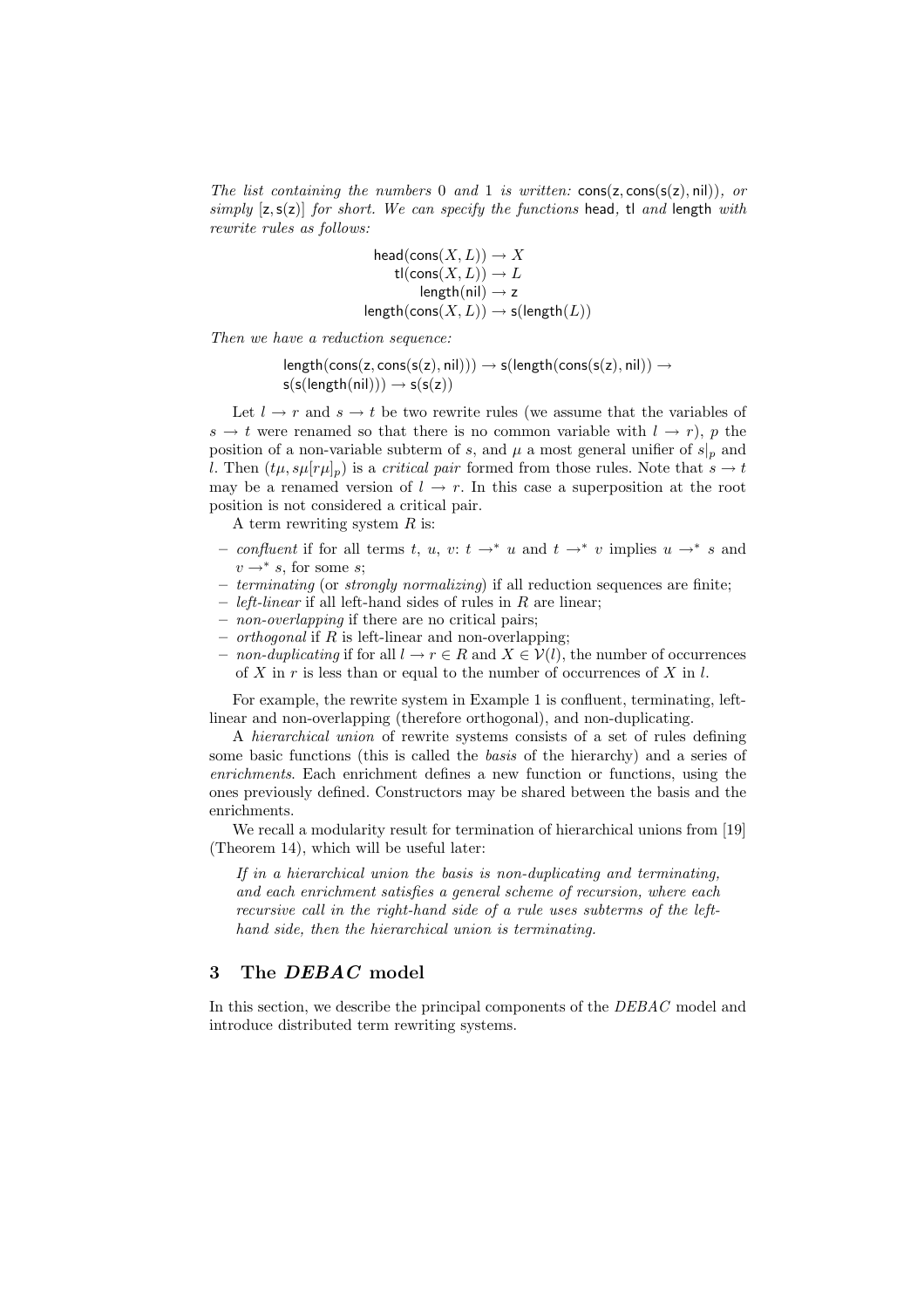#### 3.1 Features of DEBAC models

We begin by defining some of the key sets of constants in the signature that we use in the formulation of the DEBAC model and DEBAC policies. Specifically, we require:

- A countable set  $\mathcal R$  of *resources*, written  $r_1, r_2, \ldots$
- A countable set A of named *actions*  $a_1, a_2, \ldots$
- A countable set U of user identifiers, written  $u_1, u_2, \ldots$
- A countable set C of *categories*  $c_0, c_1, \ldots$
- A countable set  $\mathcal E$  of event identifiers  $e_1, e_2, \ldots$
- A countable set S of *site identifiers*, we use Greek letters  $\mu, \nu, \ldots$  as site identifiers.
- A countable set  $\mathcal T$  of time points.

The fundamental notion on which our *DEBAC* model is based is that of an event. In the DEBAC model, events are happenings at an instance of time that involve users performing actions. We view events as structured and described via a sequence l of ground terms of the form  $event(e_i, u, a, t)$  where event is a data constructor of arity four,  $e_i$  ( $i \in \mathbb{N}$ ) are constants in  $\mathcal E$  (denoting unique event identifiers),  $u \in \mathcal{U}$  identifies a user, a is an action associated to the event, and  $t$  is the time when the event happened. In the discussion that follows, we represent times as natural numbers in  $YYYYMMDD$  format, and we assume that time is bidirectional so that proactive and postactive changes may be made to represent access policy requirements, and past, present and future times can be used in our model to make access control decisions.

In the DEBAC model, users may request to perform actions on resources that are potentially accessible from any site in a distributed system. A user is assigned to a particular category (e.g., normal users, preferred users, etc) on the basis of the history of events that relate to the user. Access to resources is then defined in the following way:

A user  $u \in \mathcal{U}$  is permitted to perform an action  $a \in \mathcal{A}$  on a resource  $r \in \mathcal{R}$  that is located at site  $s \in \mathcal{S}$  if and only if u is assigned to a category  $c \in \mathcal{C}$  to which a access on r has been assigned.

In the DEBAC model, assignments of a user  $u$  to a category  $c$  are based on the occurrence of events that are recorded in the history of events relating to  $u$ . As we will see later, hierarchies of categories of users may also be naturally accommodated in the DEBAC model.

We formally specify the notion of permitted access in term rewriting form below. In a DEBAC specification, there are two kinds of functions, which we call generic and specific, respectively. Generic functions are common to all DEBAC specifications, whereas specific functions, as their name suggests, depend on the specific scenario that we are modeling.

Given an event  $e_i$ , we will use standard generic functions to extract the component information from an event description. For instance, we may define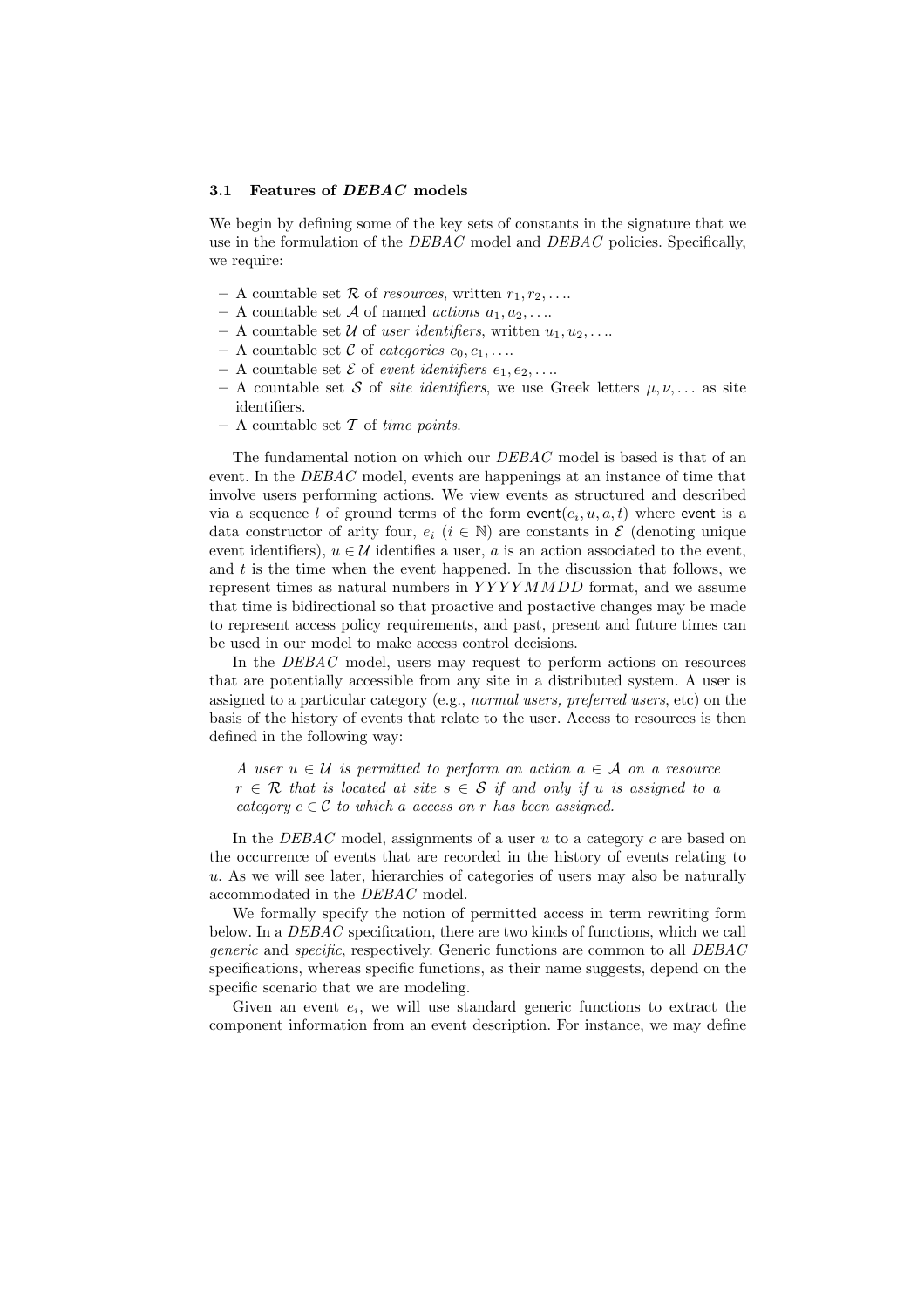a function user that returns the user involved in a given event, as follows:

$$
\mathsf{user}(\mathsf{event}(E, U, A, T)) \to U
$$

We assume that events are atomic, however, our model could be generalized to permit the representation of events that take place over a period of time and events that are composed of atomic parts (sub-events).

Also, we have chosen to include the time as an explicit component of an event. In certain contexts, it is sufficient to know the order of events. In such cases, the position of the event in a list of events provides enough information and the time parameter may be omitted.

#### 3.2 Distributed term rewriting systems

An important aspect of the DEBAC model is the capability of representing systems where resources may be distributed across different sites, and the information needed to decide whether a user request is granted or denied may also be distributed. To address this issue, we will define access control policies as modular term rewriting systems, where modules may be independently maintained at different sites, and information sources may be explicitly specified. In other words, policy designers may directly define the sites (locations) to be used in access request evaluation.

For the approach to distributed access control that we propose, we introduce distributed term rewriting systems (DTRSs); DTRSs are term rewriting systems where rules are partitioned into modules, each associated with a site, and function symbols are annotated with site identifiers. We assume that each site has a unique identifier (we use Greek letters  $\mu, \nu, \ldots$  to denote site identifiers).

We say that a rule  $f(t_1, \ldots, t_n) \to r$  defines f. There may be several rules defining f; we will assume that they are all at the same site  $\nu$ . We write  $f_{\nu}$  to indicate that the definition of the function symbol f is stored in the site  $\nu$ . If a symbol is used in a rule without a site annotation, we assume the function is defined locally.

For example, in a DTRS used in a bank scenario, we may have a local function account such that account(u) returns u's bank account number, and rules computing the average balance of a user's account, stored in a site  $\nu$ . Then we could define the security category of a user  $u$  using a rule

> $\mathsf{category}(U) \to if$  averagebalance $_\nu(\mathsf{account}(U)) \geq 10000$ then VIP CLIENT else NORMAL CLIENT

The example above describes one instance of rule specification to illustrate the use of annotations on function symbols (we redefine categories for users in a more general context in the next section). Here, to calculate u's security category as a client, the average balance of u's account has to be computed at site  $\nu$ , but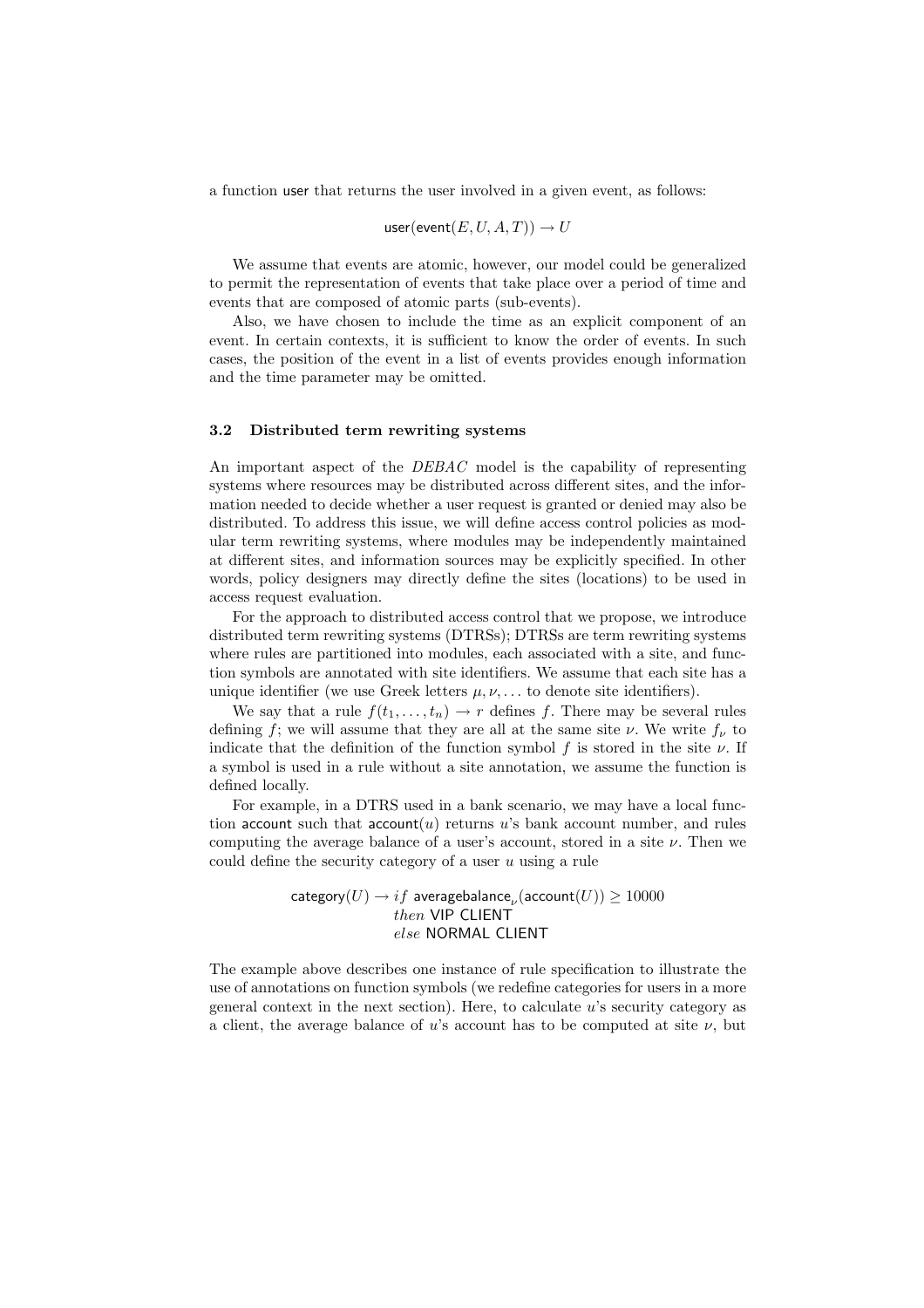u's account number is available locally. We use the notation if b then s else t as syntactic sugar for the term if-then-else $(b, s, t)$ , with the rewrite rules:

> if-then-else(true,  $X, Y$ )  $\rightarrow X$ if-then-else(false,  $X, Y$ )  $\rightarrow Y$

The syntax used in this paper to associate sites to function definitions is just one of many alternative notations (another alternative is to use an objectoriented inspired syntax, writing  $\nu$  averagebalance(u)).

In this paper, we assume that the site where each function is defined is known and therefore the annotations used in function symbols are just constants. An interesting generalization consists of allowing the use of variables as annotations when the site is not known in advance, and considering the dynamic computation of site identifiers (for instance, a 'linker' program could dynamically generate the address of the site where averagebalance is defined).

#### 4 DEBAC policy specifications via rewrite rules

In this section, we use an example to illustrate the use of distributed rewriting systems for specifying DEBAC policies. We do not claim that this is the only way to formalize a DEBAC policy as a rewrite system. Instead, our goal is to give an executable<sup>1</sup> specification of a  $DEBAC$  policy, to show some basic properties, and to address, using rewriting techniques, the problem of checking that the specification is consistent, correct, and complete (that is, no access can be both granted and denied, no unauthorized access is granted and no authorized access is denied).

#### 4.1 Defining DEBAC policies

We assume that events are represented as ground terms of the form event $(e_i, u, a, t)$ , as discussed above. We specify a DEBAC policy by giving its generic and specific functions.

The generic functions are category and status, together with auxiliary functions such as user (see Section 3). We define these functions by the rules:

$$
\begin{array}{ll}\texttt{category}(U,L) \rightarrow F(\texttt{status}(U,L))\\ \texttt{status}(U,\texttt{nil}) \rightarrow \texttt{cons}(c_0,\texttt{nil})\\ \texttt{status}(U,\texttt{cons}(E,L)) \rightarrow if \ U = \texttt{user}(E)\\ & then \ \texttt{cons}(\texttt{Estatus}(E)), \texttt{status}(U,L))\\ & else \ \texttt{status}(U,L) \end{array}
$$

where  $c_0$  is a default category (we could return the empty list instead), status looks for events involving a user  $U$  in the list  $L$ , and uses a *specific* function Estatus that associates a category  $c_i$  to a user according to the particular event

 $1$  For instance, the language MAUDE [15] can be used to execute rewrite-based specifications.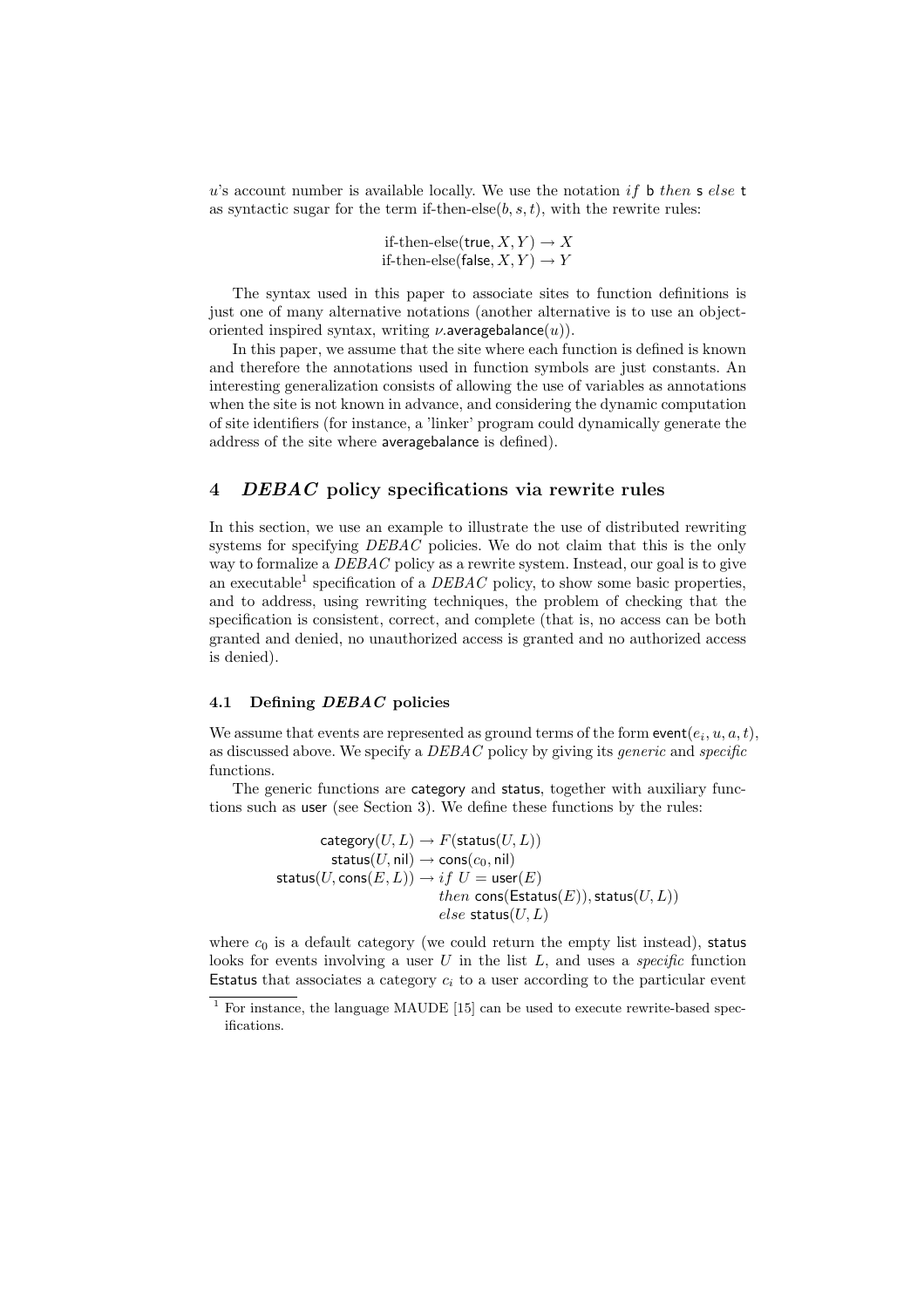$e_i$  in which the user was involved (this, of course, is specific to the application that we are modeling). The auxiliary function user extracts the user involved in a given event, as explained above. The function  $F$ , which is used in the definition of category, takes as argument a list of categories associated to a user, according to the history of events, and returns one specific category. Again, the particular definition of  $F$  depends on the application. For example, we can take  $F$  to be the function head that returns the head of the list, or the functions max or min returning the highest or lowest category in the list, respectively; more elaborate functions are also possible.

Although we are focusing on first-order rewriting in this paper, the discussion above highlights an advantage of a higher-order rewriting formalism (such as, e.g., Combinatory Reduction Systems [24]). Indeed, in a higher-order rewriting system, category and status would be parameterized by  $F$  and Estatus, respectively (i.e., they would be variables that can be instantiated with different functions).

Specific functions, as their name suggests, depend on the specific application that we are modeling. For example, in a bank scenario, we may define:

Estatus(event $(E, U, depositing, T)$ )  $\rightarrow if$  averagebalance $_{\nu}(\operatorname{account}(U)) > 10000$   $and$   $\operatorname{\mathsf{NotBlacklisted}}_{\mu}(U)$ then GOLD-CLIENT else NORMAL-CLIENT

whereas in a university, students may acquire rights (change category) as they pass their exams:

| Estatus(event(E, U, enroll, T))                                                       | $\rightarrow$ REGISTERED-STUDENT                                            |
|---------------------------------------------------------------------------------------|-----------------------------------------------------------------------------|
| Estatus(event $(E, U, pay, T)$ )                                                      | $\rightarrow$ REGULAR                                                       |
| Estatus(event(E, U, exams1styear, T)) $\rightarrow$ if pass <sub>v</sub> (U, 1styear) | and $\text{paid}_{\mu}(U, fees)$<br>then 2ND-YEAR STUDENT<br>else IRREGULAR |

where  $\text{pass}_{\nu}$  and  $\text{paid}_{\mu}$  are auxiliary functions returning boolean values. Consider now the (chronologically ordered) list of events

 $l = [\text{event}(e_2, u, exams1styear, 20060130), event(e_1, u, pay, 20060115),$  $event(e_0, u, enroll, 20050901)]$ 

and assume that the function  $F$ , that is used in the definition of category, is the function head returning the head of a list. Then we have

category $(u, l) \rightarrow$  head(status $(u, l) \rightarrow$ \* head([2ND-YEAR STUDENT, REGULAR, REGISTERED-STUDENT])

which finally leads to category $(u, l) \rightarrow^*$  2ND-YEAR STUDENT.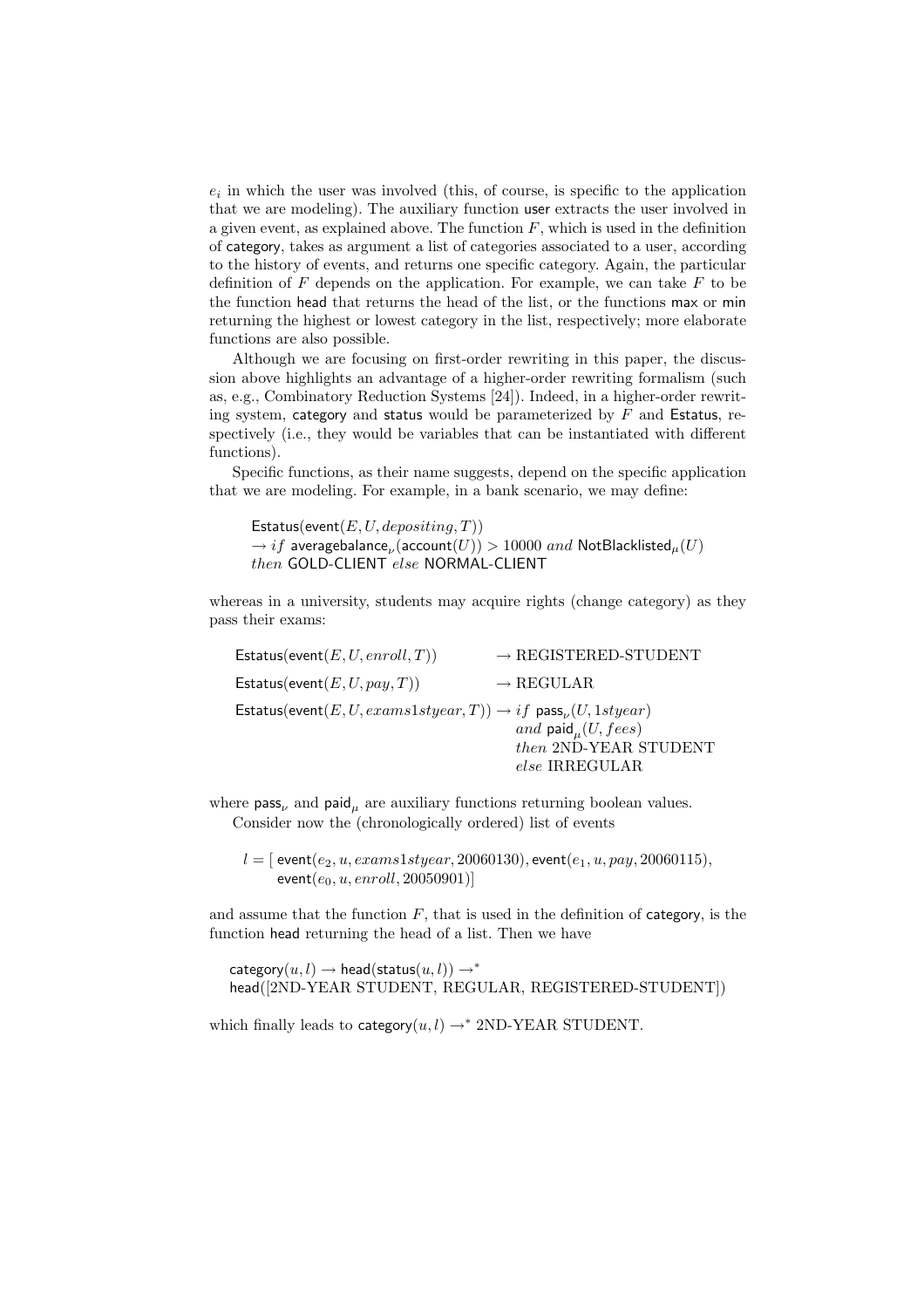#### 4.2 Evaluating access requests

Access requests from users can be evaluated by using a rewrite system to grant or deny the request according to the history of events and the user's category assignments that are specified in the DEBAC policy. For that, we may use the following rules, where a user  $u$  asks for an action  $a$  to be performed on a resource r accessible from a site  $\mu$ . The symbols U, A, R, S, L are variables and the operator member is the standard membership test operator.

 $\textsf{access}(A, U, R, S, L) \rightarrow \textsf{check}(\textsf{member}((A, \textsf{category}(U, L)), \textsf{privileges}(R, S)))$ check(true)  $\rightarrow$  grant  $check(false) \rightarrow deny$ 

Here we assume that the function privileges returns a list of pairs (action, category allowed to perform that action) for a given resource in a given site. For example, privileges may be defined by rules such as:

privileges $(r, s) \rightarrow [(a_{11}, c_{11}), \dots, (a_{1n}, c_{1n})]$ 

In the discussion that follows, we will use  $R_{DEBAC}$  to refer to the rewrite system that contains the set of rules that we have defined so far.

#### 4.3 Properties of the DEBAC policy

In order for a DEBAC policy to be "acceptable", it is necessary that the policy satisfies certain acceptability criteria. As an informal example, it may be necessary to ensure that an access policy formulation does not specify that any user is granted and denied the same access privilege on the same data item (i.e., that the policy is consistent).

The following properties of  $R_{DEBAC}$  are easy to check and will be used to show that the specification is consistent, correct and complete:

*Property 1.* The rewrite system  $R_{DEBAC}$  is terminating and confluent.

Proof. i) To prove termination, we use a modularity result for hierarchical unions (see Section 2 and [19]). First, observe that the system  $R_{DEBAC}$  is hierarchical: The auxiliary functions such as user, account, averagebalance, pass, paid, etc., form the basis of the hierarchy; they are terminating and nonduplicating. The specific rules defining Estatus, privileges and check form the first enrichment, and they are clearly terminating (they are not recursive). The second enrichment consists of the rules defining status and auxiliary functions, such as member. These are recursive functions, but the recursive calls are made on strict subterms of the arguments in the left-hand side of the rule. Finally, the non-recursive rules, defining category and access, complete the system.

We can therefore conclude that the system is terminating [19].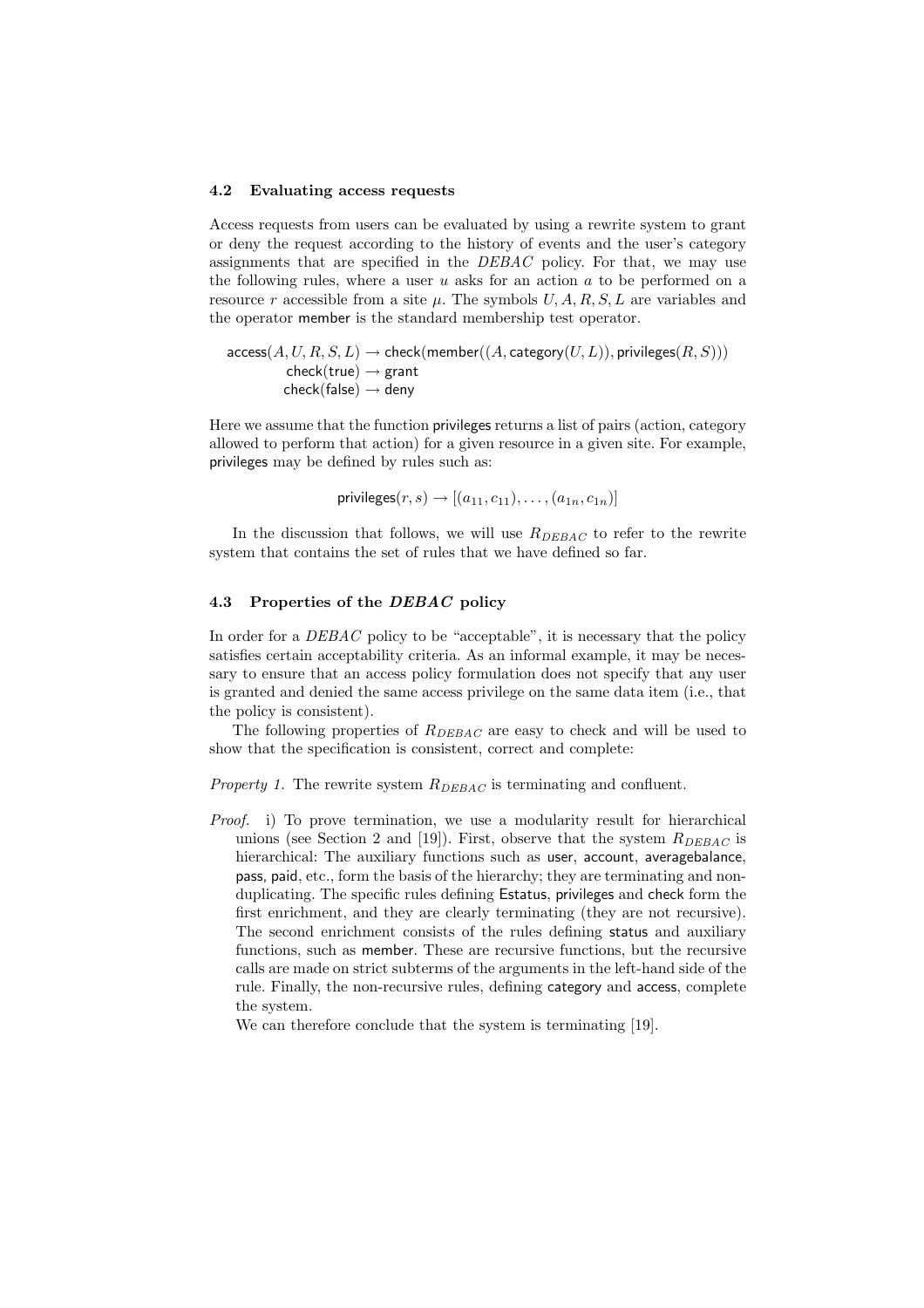ii) To prove confluence, first note that there are no critical pairs, therefore the system is locally confluent. Termination and local confluence imply confluence, by Newman's Lemma [27].

**Corollary 1.** Every term has a unique normal form in  $R_{\text{DEBAC}}$ .

As a consequence of the unicity of normal forms, our specification of the DEBAC policy  $R_{DEBAC}$  is consistent.

Property 2 (Consistency). For any list of events  $l, u \in \mathcal{U}, a \in \mathcal{A}, r \in \mathcal{R}, s \in \mathcal{S}$ : it is not possible to derive, from  $R_{DEBAC}$ , both grant and deny for a request  $\text{access}(a, u, r, s, l).$ 

We can give a characterization of the normal forms:

Property 3. The normal form of a ground term of the form  $\arccos(a, u, r, s, l)$ where  $u \in \mathcal{U}$ ,  $a \in \mathcal{A}$ ,  $r \in \mathcal{R}$ ,  $s \in \mathcal{S}$  and l is a list of events, is either grant or deny.

As a consequence, our specification of the access control policy is total.

*Property 4 (Totality).* Each access request  $\arccos(a, u, r, s, l)$  from a pre-authenticated user u to perform an action a on the resource r in a site s is either granted or denied.

Correctness and Completeness are also easy to check:

Property 5 (Correctness and Completeness). For any  $u \in \mathcal{U}$ ,  $a \in \mathcal{A}$ ,  $r \in \mathcal{R}$ ,  $s \in \mathcal{S}$ and list of events l:

- access $(a, u, r, s, l) \rightarrow^*$  grant if and only if u has the access privilege a on r in s.
- $\arccos(a, u, r, s, l) \rightarrow^*$  deny if and only if u does not have the access privilege  $a$  on  $r$  in  $s$ .

Proof. Since the specification is consistent and total, it is sufficient to show that  $\text{access}(a, u, r, s, l) \rightarrow^* \text{grant if and only if } u \text{ belongs to a category of users that}$ is assigned the access privilege  $a$  on the resource  $r$  in  $s$ . This is easy to check in the examples above, by inspection of the rewrite rules.

It is important to note that the proofs above do not have to be generated by a security administrator; rather, the proofs demonstrate that a DEBAC policy  $R_{DEBAC}$  satisfies the properties described above. A security administrator can simply base a DEBAC policy on the term rewrite system that we have defined and can be sure that the properties of  $R_{DEBAC}$  hold.

The rewrite rules provide an executable specification of the policy (the rewrite rules are both a specification and an implementation of the access control function). The rules given above can be transformed into a MAUDE program by adding type declarations for the function symbols and variables used and by making minor syntactical changes.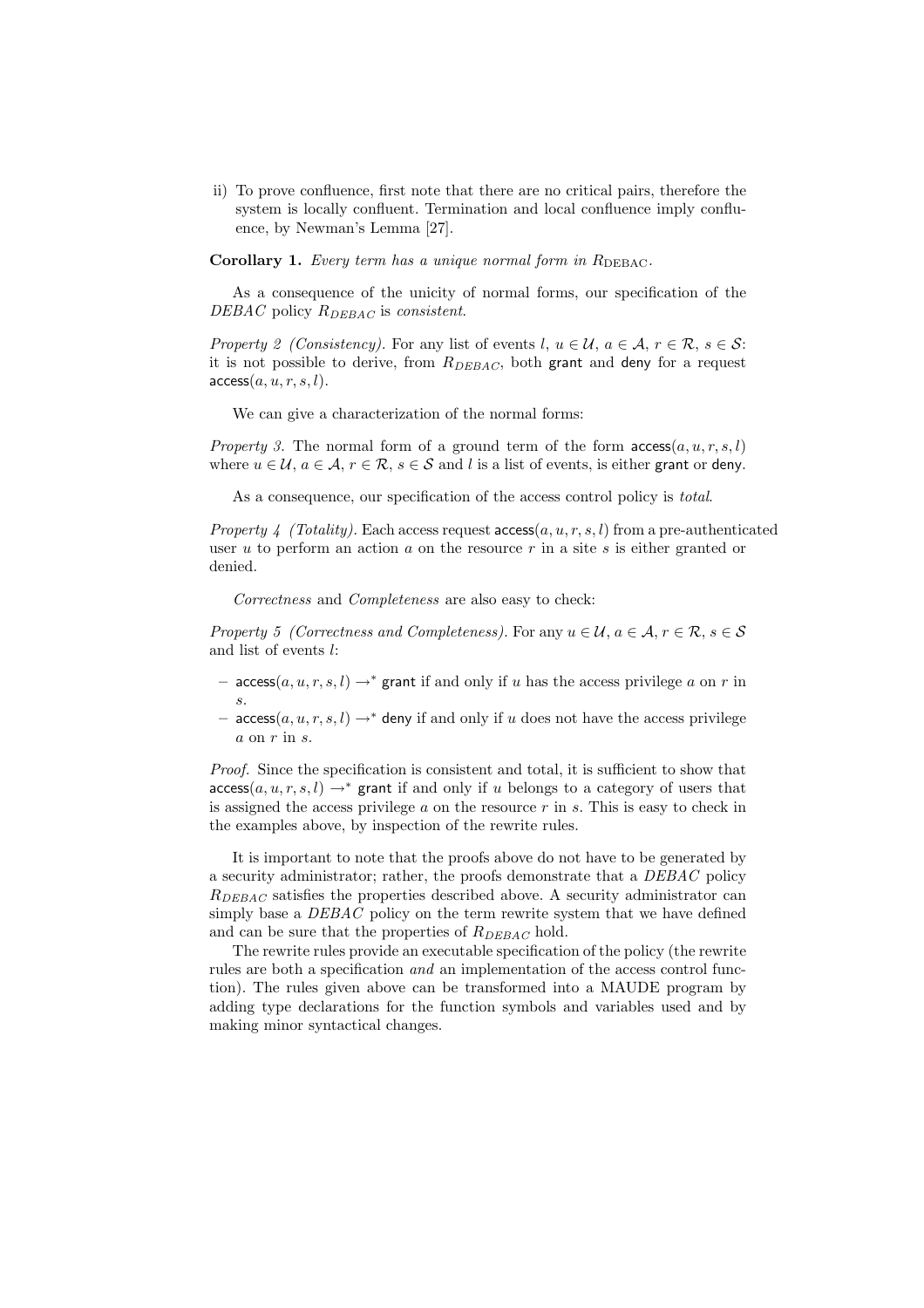## 5 Extensions of the DEBAC model

#### 5.1 DEBAC with ordered categories

In RBAC models, it is usual to include role hierarchies to allow for the implicit specification of authorizations. This idea can be incorporated into the DEBAC model: we can accommodate a notion of a hierarchy of categories for users, where a user in category  $c_i$  will inherit, via a category hierarchy, the privileges of users in any category  $c_i$  such that  $c_i < c_i$  with respect to a given partial ordering.

To represent a partial ordering on categories, we can add rules of the form

$$
\mathsf{dpred}(c_i) \to [c_1, \ldots, c_j]
$$

to specify a function dpred :  $C \rightarrow List(C)$ , where dpred $(c_i) = [c_1, \ldots, c_j]$  means that  $c_1, \ldots, c_j$  are direct predecessors of  $c_i$  in the ordering. Then we redefine the member function used in the definition of access (see Section 4.2), so that it takes into account the ordering (i.e., a category will have its privileges plus the privileges of all the categories that precede it in the ordering).

We use the following definition of member (where we omit the definition of the standard operations on sets and booleans):

$$
\begin{array}{c} \mathsf{member}((A,C),\mathsf{nil}) \rightarrow \mathsf{false} \\ \mathsf{member}((A,C),\mathsf{cons}((A',C'),L)) \rightarrow if \;\; A = A' \;\; and \;\; (C = C' \;\, or \; C' \in \mathsf{pred}(C)) \\qquad \qquad then \;\; \mathsf{true} \\ \mathsf{else} \;\; \mathsf{member}((A,C),L) \\ \mathsf{pred}(C) \rightarrow \mathsf{dpred}(C) \cup \mathsf{preds}(\mathsf{dpred}(C)) \\ \mathsf{preds}(\mathsf{nil}) \rightarrow \mathsf{nil} \end{array}
$$

 $\text{preds}(\text{cons}(C, L)) \rightarrow \text{pred}(C) \cup \text{pred}(L)$ 

Note that we do not need to change the definition of access to accommodate hierarchies of categories, and we do not need to impose conditions on the form that a hierarchy takes (apart from an acyclicity condition, which is a natural requirement for hierarchies).

#### 5.2 DEBAC with constraints

A number of RBAC models with constraints, such as separation of duties, have been proposed. Constraints that are similar to separation of duties constraints can also be specified in a DEBAC model using rewrite rules, as an administrative check on a DEBAC policy.

Separation of duties is the property that specifies that categories assigned to a user cannot be mutually exclusive. To ensure that a specification of a DEBAC policy satisfies the separation of duties property, we will erase conflicting categories assigned to a user (producing a list of non-mutual-exclusive categories).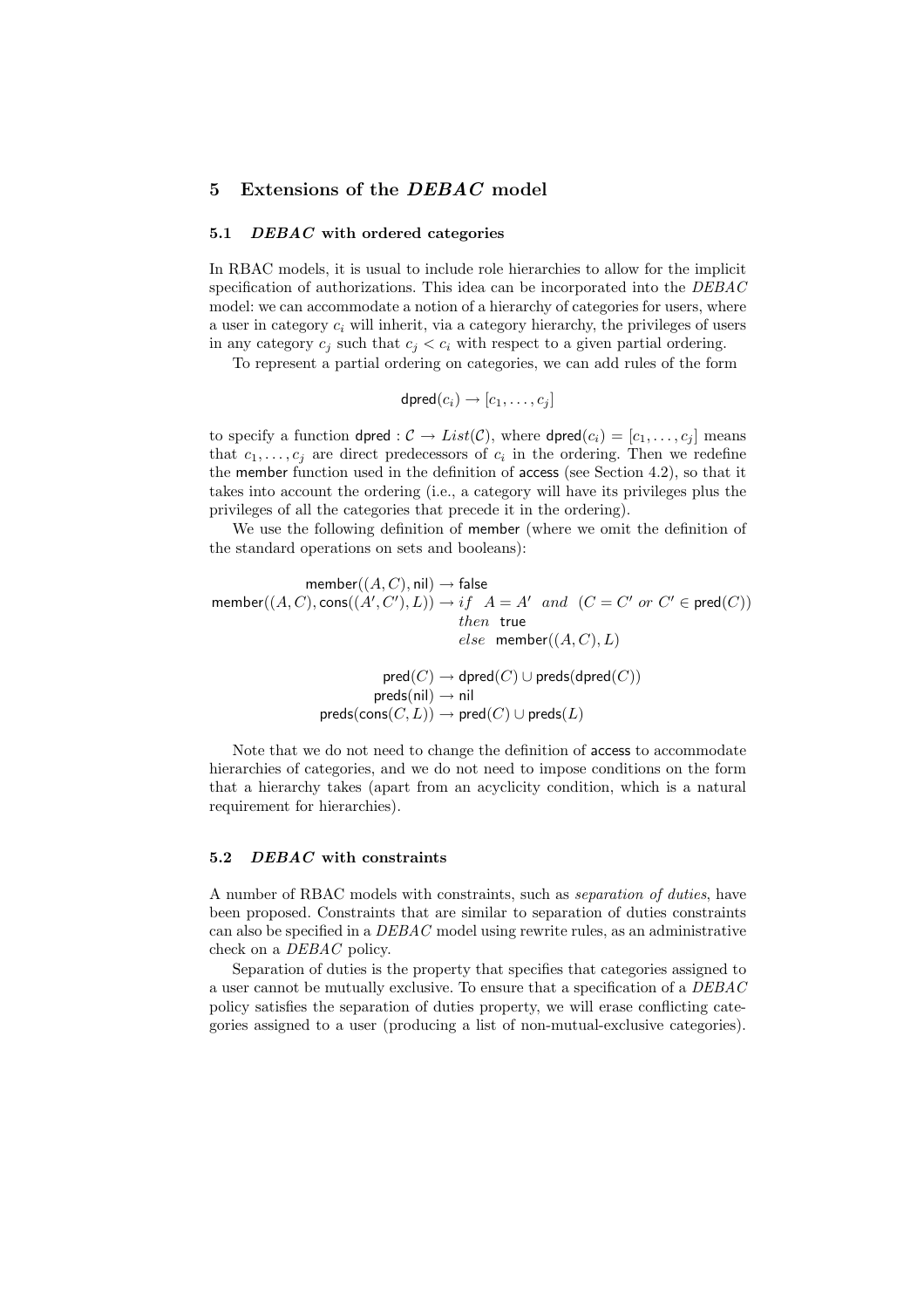This is obtained by evaluation of  $clean(status(u))$  in a rewrite system containing the rules:

 $clean(nil) \rightarrow nil$  $clean(cons(C, L)) \rightarrow cons(C, clean(eraseclash(C, L)))$ eraseclash $(C, \text{nil}) \rightarrow \text{nil}$ eraseclash $(C, \mathsf{cons}(C', L)) \to \mathsf{cons}(C')$  $(C, C'$  do not clash) eraseclash $(C, \text{cons}(C', L)) \to \text{eraseclash}(L)$  (C,  $C'$  $(C, C'$  clash)

#### 6 Related work

In this section, we discuss our approach in relation to existing related literature. We note first that reduction systems have been used to model a variety of problems in security. For example, the SPI-calculus [1] was developed as an extension of the  $\pi$ -calculus for proving the correctness of authentication protocols. The  $\pi$ -calculus itself has been used to reason about a number of basic access control policies and access mechanisms (see, for example, [3]). Term rewriting has also been used in the analysis of security protocols [9], for defining policies for controlling information leakage [18], and for intrusion detection [2].

On the use of rewriting for access control specifications, the work by Koch et al [25] is related to our proposal. In [25], Koch et al describe a formalization of RBAC using a graph-based approach, with graph transformation rules used for describing the effects of actions as they relate to RBAC notions. More recently, [7, 29] use term rewrite rules to model access control policies. The formalization used by Koch et al provides a basis for proving properties of RBAC specifications, based on the categorical semantics of the graph transformations. The approach used in [7, 29] is operational: access control policies are specified as sets of rewrite rules and access requests are specified as terms which are evaluated using the rewrite rules. Our work addresses similar issues to [7, 25, 29] but provides a different formulation of access policies that is suitable for distributed environments. We also define a new type of access control model, *DEBAC*, that we argue generalizes RBAC. On the latter point, RBAC may be viewed as a special case of DEBAC in which the only necessary events are those involving security administrators performing the actions of user role assignment and user role deassignment, and the actions of permission assignment (to a role) and permission deassignment (from a role). The events of consequence that involve users are events of activating a role and deactivating a role. These events can be naturally accommodated in the DEBAC model; however, the DEBAC model additionally permits any number of other events to be represented.

The work on access control by Jajodia et al [20] and Barker and Stuckey [8] is also related to ours. In [20] and [8], access control requirements are represented in (constraint) logic programming languages. In these approaches, the requirements that must be satisfied in order for requesters to access resources are specified by using rules expressed in (C)LP languages and access request evaluation may be viewed as being performed by reducing an access request to a non-reducible clause (using, for example, SLG-resolution [31] or constraint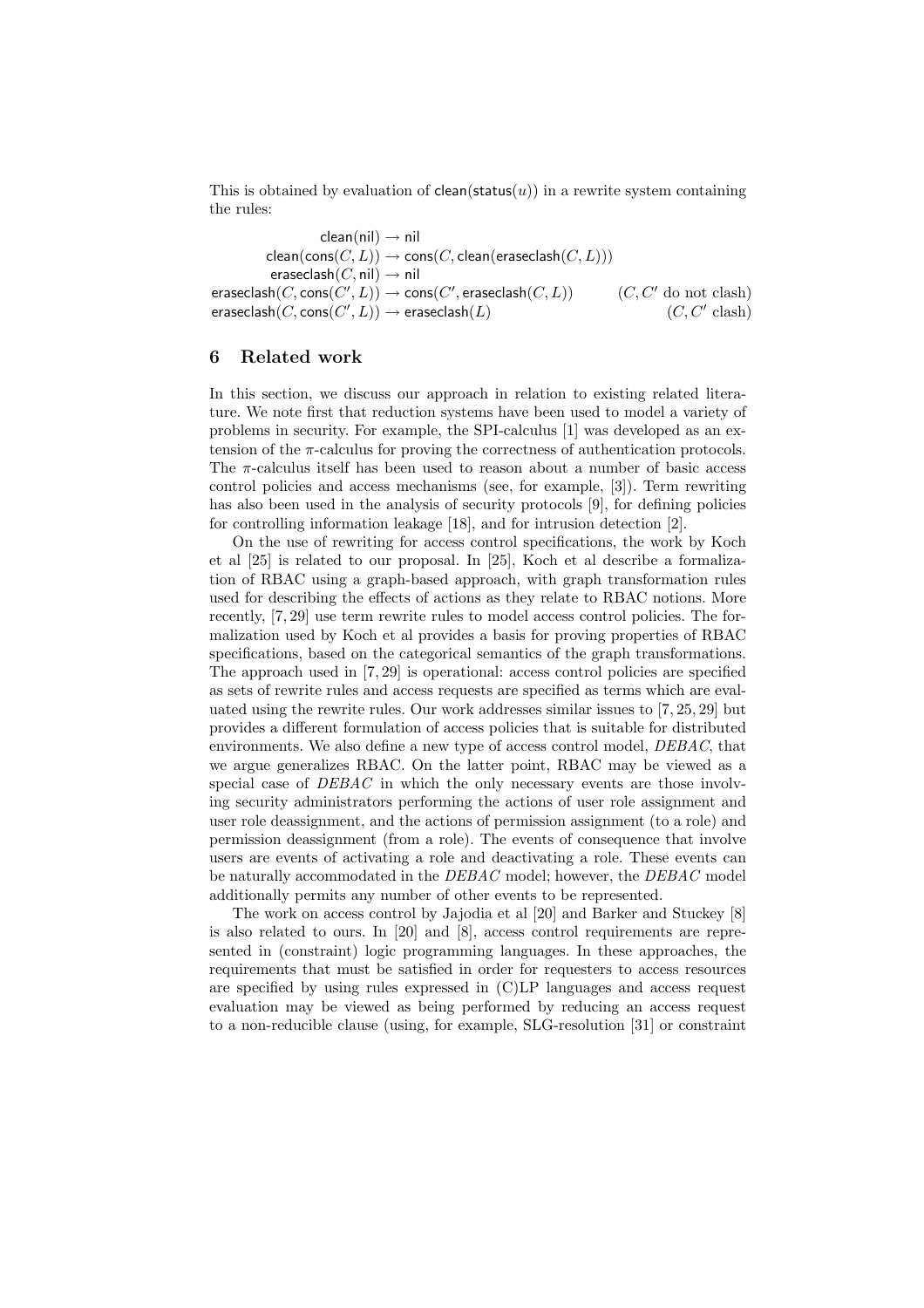solvers [26]). The term rewriting approach is similarly based on the idea of computation by reduction, and has similar attractions to the (C)LP approaches of Jajodia et al and Barker and Stuckey. However, in contrast to these approaches, our proposal does not require that the syntactic restriction to access policies that are locally stratified [6] be adopted (to ensure the existence of a categorical semantics and thus unambiguous access control policies). Moreover, we describe a form of access control model, the DEBAC model, that is applicable in the context of distributed access whereas [20] and [8] formally define access control models for centralized systems. The DEBAC model that we have described is also more expressive than any of the Datalog-based languages that have been proposed for distributed access control (see [5, 21, 17, 10]); these languages, being based on a monotonic semantics, are not especially well suited for representing dynamically changing distributed access request policies of the form that we have considered in this paper.

Work on temporal RBAC  $[8, 11]$ , is related to our work on  $DEBAC$  in the sense that TRBAC models are concerned with the important notion of change and events. However, in [8] and [11], the events of interest are restricted to simple time/clock events. In the DEBAC model, any number of application-specific events (e.g., enrolling, passing exams, etc.) may be represented, in addition to clock events. In [12], event expressions are used to trigger the enabling and disabling of roles. However, the proposal in [12] is based on an RBAC model that is quite different to the DEBAC model. Moreover, to ensure that a categorical semantics exists, syntactic restrictions are imposed on the language described in [12], to treat conflicting (prioritized) event expressions; such restrictions do not need to be imposed in our approach.

We also note that although our approach is based on rules and events the framework that we describe has a well defined declarative semantics that is quite different to the *ad hoc* operational semantics that are used in, for example, active rule systems [13]. Active rule systems are also based on the notions of rules and events but, unless some generally quite restrictive syntactic constraints are imposed, do not provide an adequate semantic basis for proving properties of access control policies (unlike term rewrite systems).

#### 7 Conclusions and further work

We have described an event-based distributed access control model that we have developed to address certain shortcomings of RBAC models when the latter are applied in certain distributed computing contexts. Our DEBAC model takes the notion of an event as primitive (rather than a role), and has been designed to include features that specifically facilitate the autonomous changing of access control policy requirements, the proving of a wide range of properties of DEBAC policies (which follow directly from the syntax of DEBAC policy specifications), and the use of correct operational methods for the evaluation of user access requests with respect to distributed sources of access control and other forms of information (that do not need to be syntactically restricted in the way that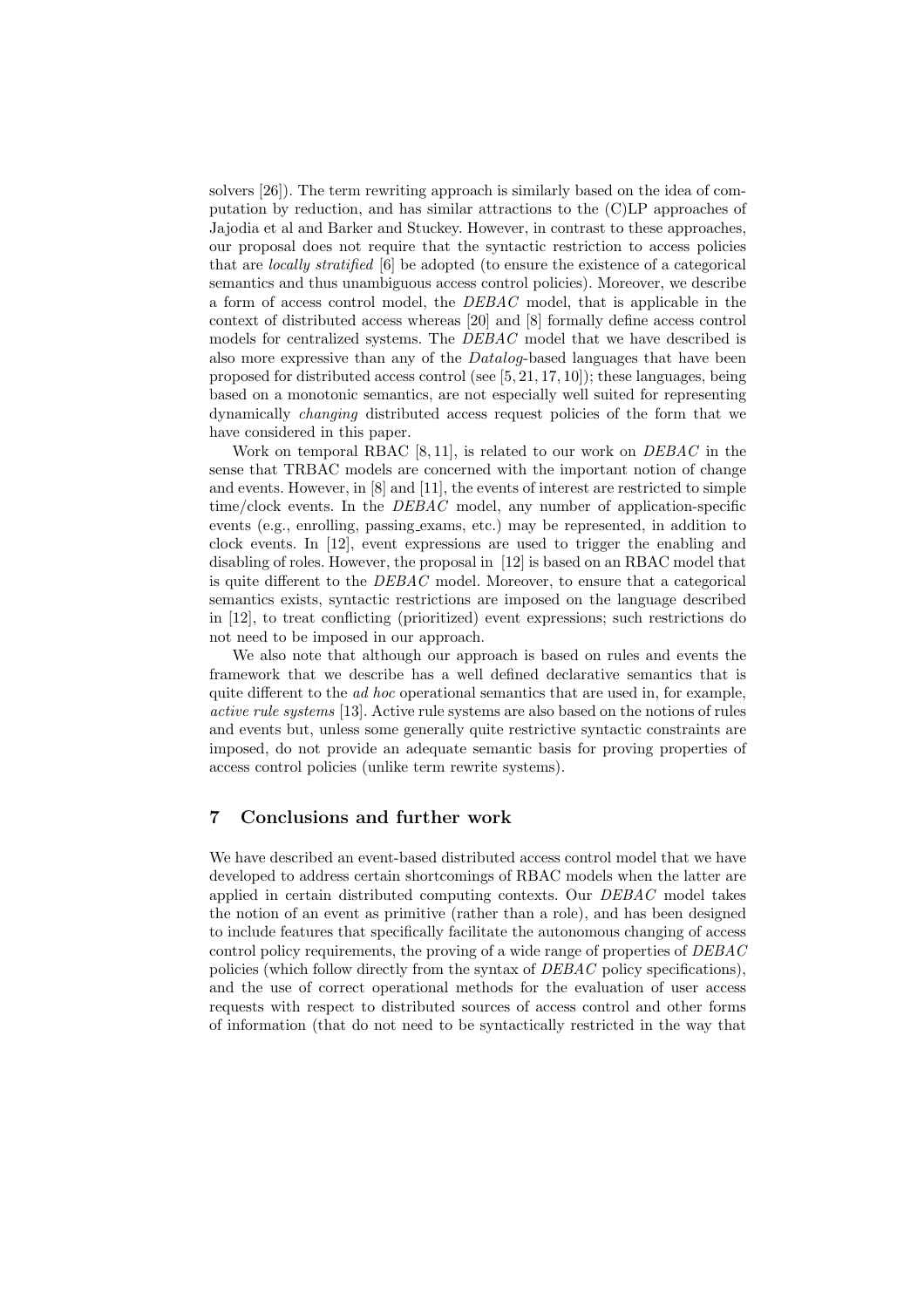other access policy specification languages are). For distributed access control, we introduced distributed term rewriting systems.

We note that the idea of access policy composition [30] is especially important in distributed environments (where access control information may need to be shared across multiple sites). Hence, a key matter for future work is to define appropriate algebras for DEBAC policy composition. A related matter for future work is to relax our assumption of atomic events and to treat access request evaluation in terms of sequences, disjunctions and conjunctions of events (for which an event algebra may be defined). We also intend to investigate the issue of evaluating access requests when conflicting information is received about the same user from different sites in a distributed system.

#### Acknowledgements

Part of this work was carried out at LIF, while the second author was visiting the MoVe team, partially supported by the Université de Provence.

#### References

- 1. M. Abadi and A. Gordon. A calculus for cryptographic protocols: The spi calculus. In Proc. 4th ACM Conf. on Computer and Communication Security, pages 36–47, 1997.
- 2. T. Abbes, A. Bouhoula, and M. Rusinowitch. Protocol analysis in intrusion detection using decision tree. In Proc. ITCC'04, pages 404–408, 2004.
- 3. J. Abendroth and C. Jensen. A unified security mechanism for networked applications. In SAC2003, pages 351–357, 2003.
- 4. F. Baader and T. Nipkow. Term rewriting and all that. Cambridge University Press, Great Britain, 1998.
- 5. J. Bacon, K. Moody, and W. Yao. A model of OASIS RBAC and its support for active security. TISSEC, 5(4):492–540, 2002.
- 6. C. Baral and M. Gelfond. Logic programming and knowledge representation. JLP, 19/20:73–148, 1994.
- 7. S. Barker and M. Fernández. Term rewriting for access control. In Proc. DB-Sec'2006, volume 4127 of LNCS. Springer-Verlag, 2006.
- 8. S. Barker and P. Stuckey. Flexible access control policy specification with constraint logic programming. ACM Trans. on Information and System Security, 6(4):501–546, 2003.
- 9. G. Barthe, G. Dufay, M. Huisman, and S. Melo de Sousa. Jakarta: a toolset to reason about the JavaCard platform. In Proceedings of e-SMART'01, volume 2140 of LNCS. Springer-Verlag, 2002.
- 10. M. Becker and P. Sewell. Cassandra: Distributed access control policies with tunable expressiveness. In POLICY 2004, pages 159–168, 2004.
- 11. E. Bertino, C. Bettini, E. Ferrari, and P. Samarati. An access control model supporting periodicity constraints and temporal reasoning. ACM TODS, 23(3):231– 285, 1998.
- 12. E. Bertino, P. Bonatti, and E. Ferrari. TRBAC: A temporal role-based access control model. In Proc. 5th ACM Workshop on Role-Based Access Control, pages 21–30, 2000.